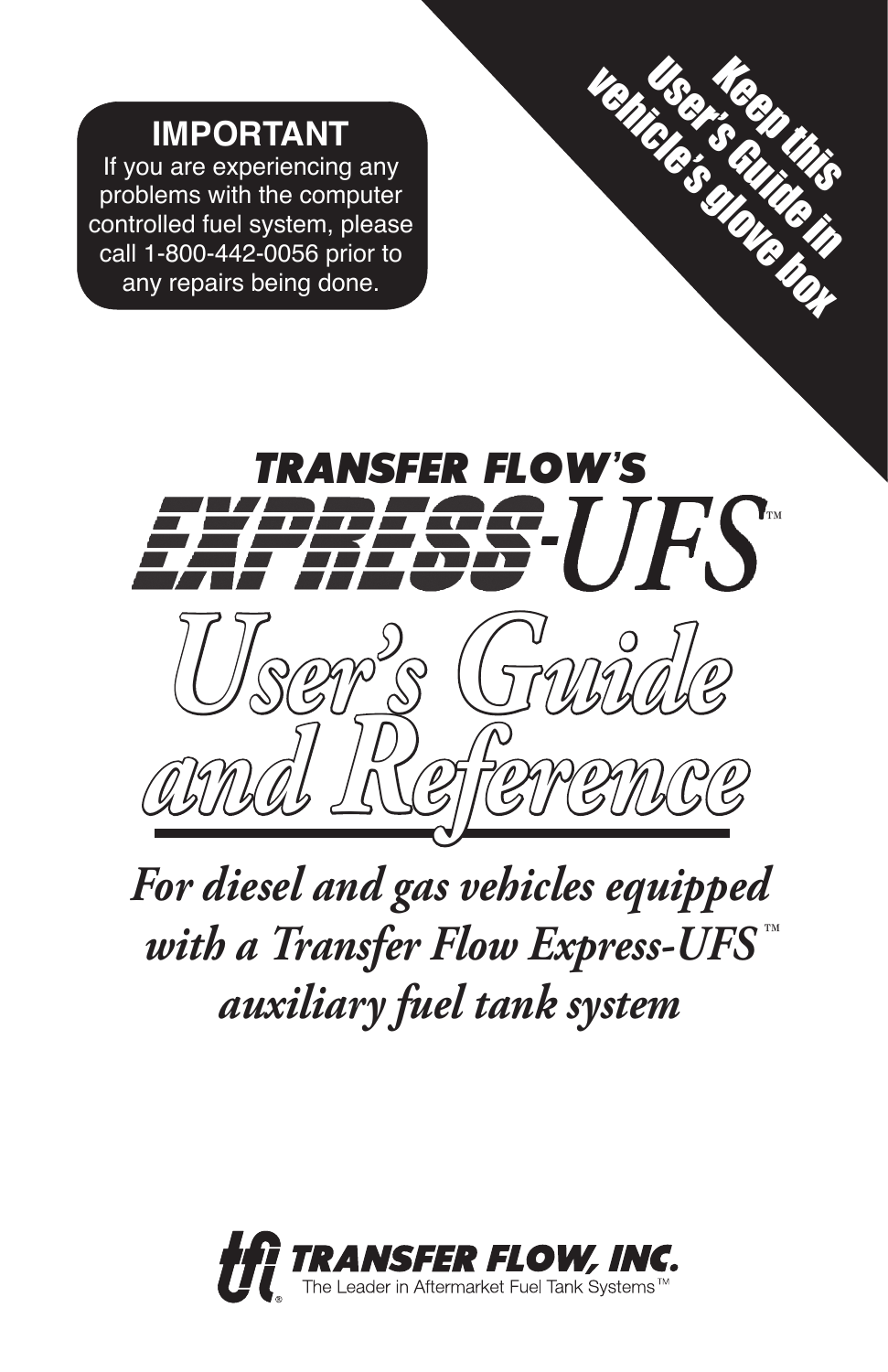# **Important Safety Information — Please Read**

## **Filling the Fuel Tank**

- Never fill a fuel tank near a flame or ignition source which might ignite the fuel vapors.
- Avoid breathing fuel vapors or allowing the fuel vapors or liquid to contact the skin.
- Always fill the fuel tanks while the vehicle is on a flat level surface with the engine OFF the engine **OFF**.
- Open the fuel cap slowly to allow any pressure to escape.
- Never overfill or "top-off" any fuel tank. Overfilling the fuel tank may cause democratic and cause damage to the emissions system, cause dangerous spills and possibly result in a fire. The Transfer Flow Express-UFS system may also shut down in the event of an over-full condition.
- Never siphon fuel using the mouth. This practice is dangerous and potentially fatal. Use an appropriate pump.
- Do not allow fuel to contaminate soil or waterways. Properly contain<br>and dispesse of spilled fuels and elegancy materials and dispose of spilled fuels and cleanup materials.

## **Other Important Safety Information**

- Use only Transfer Flow Inc. replacement parts. Many parts of our fuel system appear common, but are actually special parts which are critical for safe operation. Contact Transfer Flow for more information.
- Disconnect the battery before working on the Transfer Flow fuel system.
- Never place any fluid other than motor fuel in the fuel tanks.
- Never modify or over pressurize a fuel tank.
- Do not grind, torch, weld, cut, or modify a fuel tank.
- Do not sleep in a pickup with a camper shell that contains one of our in-bed fuel tank systems.
- NEVER connect a Transfer Flow Inc. fuel system to a previously modified fuel system without contacting Transfer Flow Inc.
- Do not smoke near a fuel tank.
- This fuel tank is not to be used in any manner not intended or in connection with aircraft.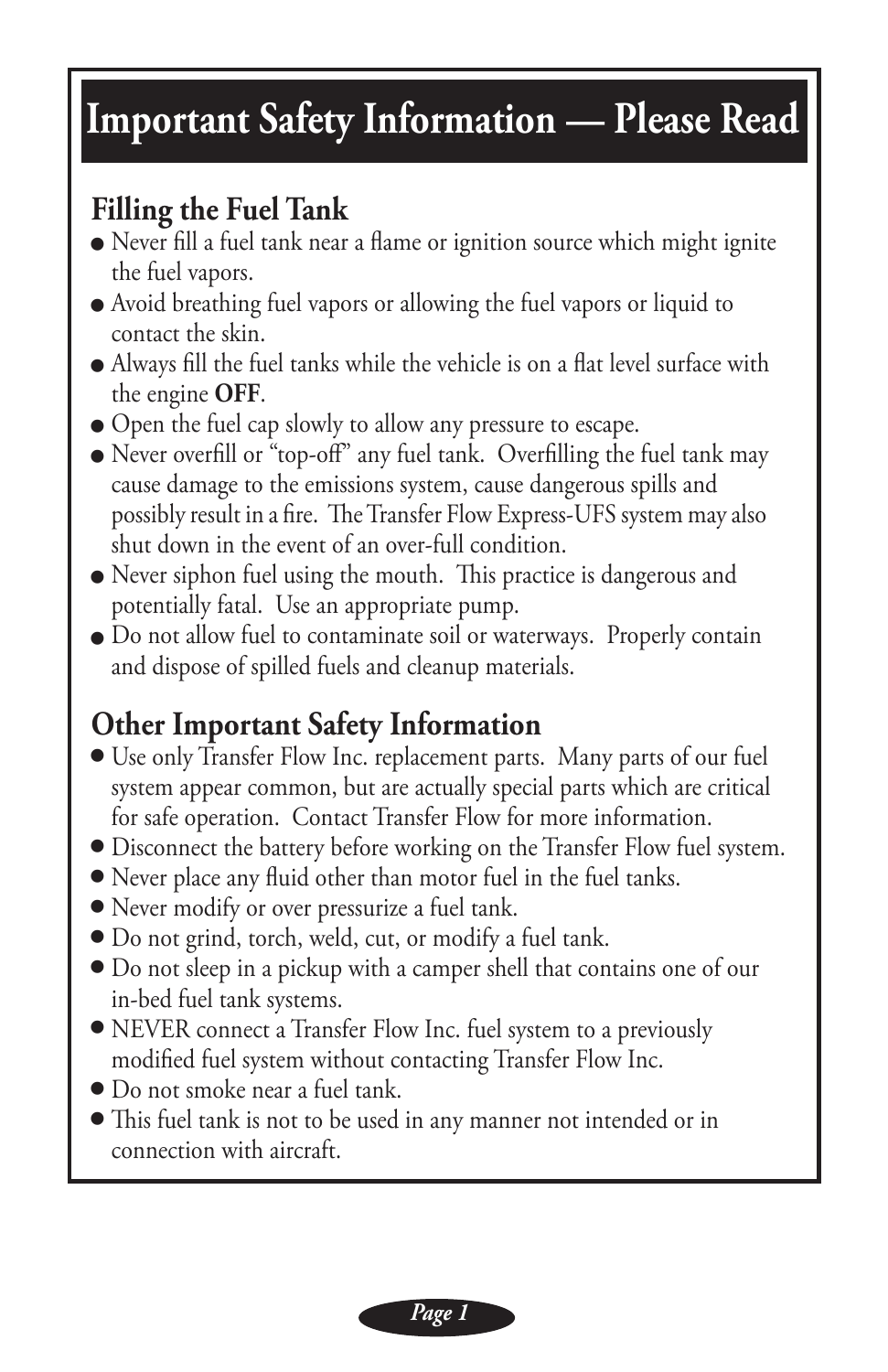# *Chapter 1*

# *Understanding the Operation of the Express-UFS System*

Either the vehicle you purchased has a Transfer Flow auxiliary fuel tank system installed on it or you purchased one yourself. In either case, we'd like to introduce you to Express-UFS, Transfer Flow's auxiliary universal fuel system. Please read this user's guide to better understand Express-UFS and to use it for troubleshooting purposes. We hope you enjoy your Transfer Flow auxiliary fuel tank system!

## **Q –** *What is included in the Express-UFS system?*

**A –** The Express system includes an auxiliary fuel tank, an auxiliary fuel pump, all mounting hardware, wire harness, and all necessary fuel lines for a complete installation. Also included is the Express-UFS computer control module.

## **Q –** *How does the auxiliary system operate?*

**A –** The operation of the TFI fuel system is actually quite simple. The TFI system feeds fuel into the vent tube of the OEM tank by way of the TFI fuel pump. As the vehicle consumes fuel from the OEM tank, the TFI system pumps fuel into the OEM tank until the auxiliary tank is empty.

## **Q –** *How often does the Transfer Flow tank fill the OEM tank?*

**A –** The TFI Express-UFS computer module monitors the fuel level in the OEM fuel tank. When the fuel level on the OEM fuel gauge registers between 3/8 and 1/2 of a tank (see FIGURE 1) the Express system will start the transfer of fuel to the OEM tank. The computer module will continue to transfer fuel until the OEM fuel gauge registers approximately 3/4 of a tank. In addition, the Express module is continuously monitoring the flow of fuel to the OEM tank to verify that fuel is transferring properly from the auxiliary fuel tank.

### **Q –** *I typically keep trucks for one or two years and then get a new one. Do I need to buy a new Transfer Flow auxiliary fuel system each time?*

**A –** It depends on the make and model of your new vehicle. The Express-UFS system is available for use on most Dogde, Ford, and GM diesel and gas pickups. If you purchase a new Ford, GM or Dodge full size diesel vehicle, TFI can replace your Express computer module for a small fee and the rest of the components can be reused on your new vehicle.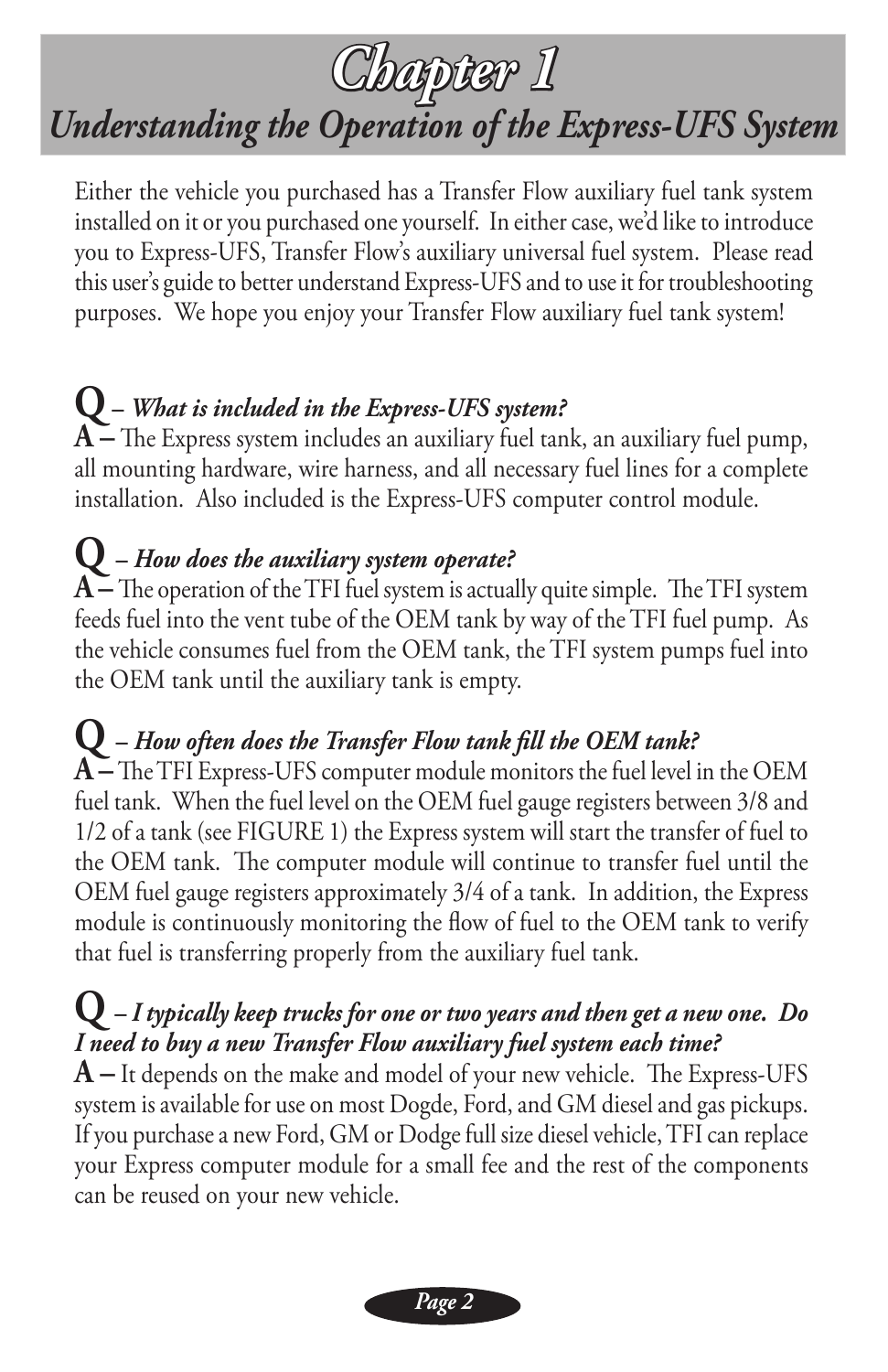# **Q** *– What do I need to do to operate the Express-UFS fuel system?*

**A –** Unlike a switch and valve system, the operation of the Express computer module is transparent to the user. When the fuel level of the OEM gauge drops below 3/8 of a tank, the user knows that the auxiliary tank is out of fuel and the OEM tank has only 3/8 remaining. Before running out of fuel, it is mandatory for the user to completely refill the OEM fuel tank. For best performance and durability, refuel both the main and auxiliary tanks.

### **Q** *– What if the Transfer Flow system develops a problem? Does that mean my vehicle cannot be driven until it is fixed?*

**A –** It depends on the problem. If a problem develops with your Express-UFS auxiliary fuel system, it can easily be disabled. Refer to the troubleshooting section of this User's guide or call Transfer Flow at (530) 893-5209 or (800) 442-0056. If the tank has a fuel leak, contact Transfer Flow immediately.

**Q —** *How often should I replace the filter in my TFI Auxiliary Fuel System?*  $A$  — TFI recommend that the filter be replaced every 12 months on vehicles that see normal service. If your vehicle is operated in dusty conditions or you drive more than 20,000 miles per year, the filter should be changed every 4 months. Please note that vehicles travelling outside the United States and Canada may be exposed to filling stations that contain elevated levels of contaminants, it may be wise to carry spare filters when travelling outside of the country.



*Page 3*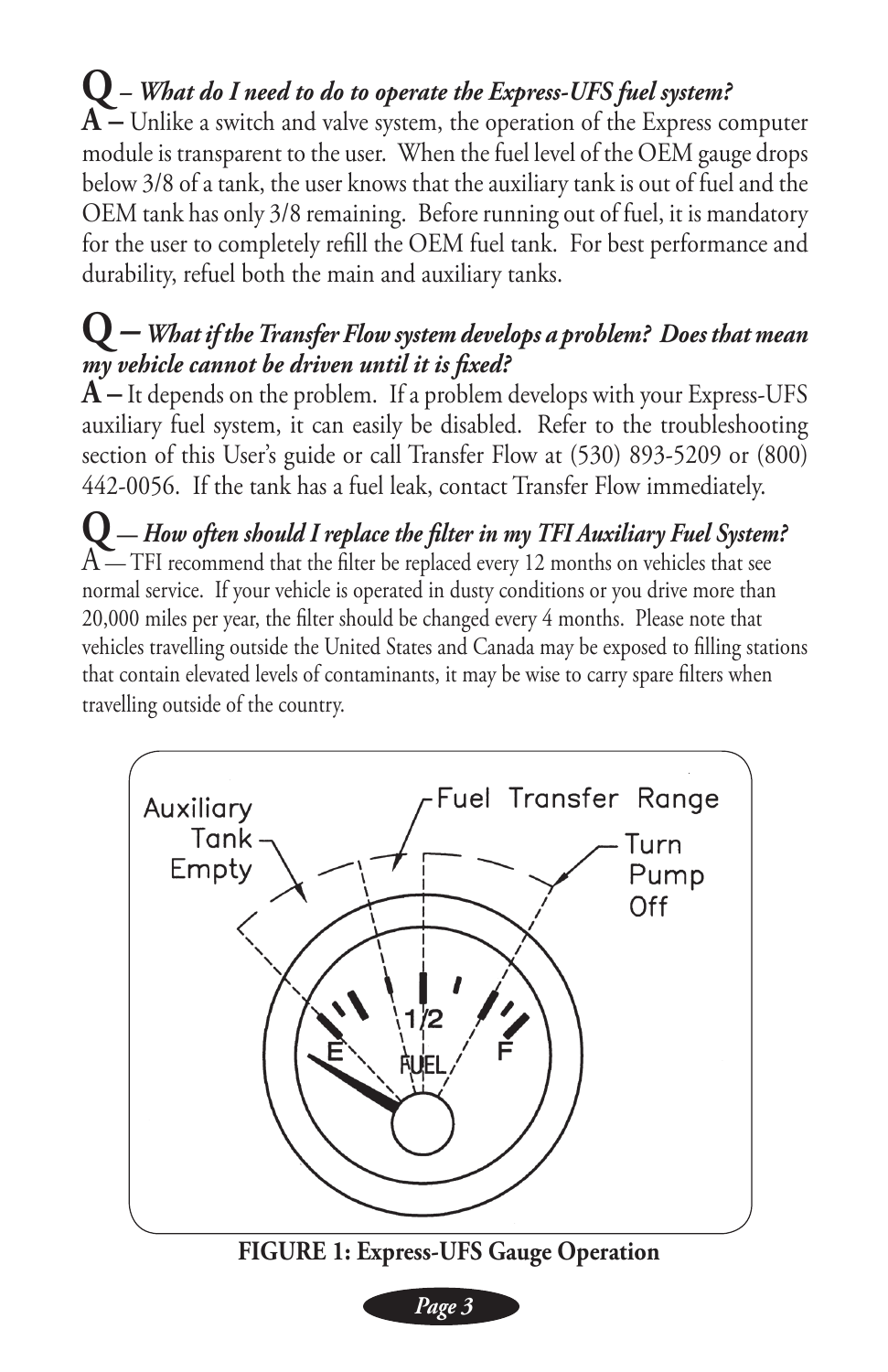# *Chapter 2 Monitoring Your Vehicle's Fuel System*

**Q –** *How can I determine the fuel level of my Express fuel system?* **A –** The user has a few ways of determining the fuel level and status of the fuel system. First, the OEM fuel gauge indicates the fuel level in the OEM tank as it would in a stock system. The user will notice the gauge increase as fuel is transferred from the auxiliary fuel tank to the OEM fuel tank by the Express computer module. See Figure 1 for more detail on fuel transfer levels. When the OEM fuel gauge registers below 3/8 of a tank, this indicates that all fuel has been emptied from the auxiliary tank and that only 3/8 is remaining in the OEM fuel tank. The Express computer module knows that there is no fuel remaining in the auxiliary tank so it will cease to turn on the auxiliary fuel pump when the OEM gauge is below the 3/8 level.

Second, by monitoring vehicle mileage the user can obtain a more accurate picture of the total remaining fuel. With the help of your odometer and the added range achieved with the auxiliary tank, the user can estimate the remaining fuel in the auxiliary tank.

Upgrade an EXPRESS-UFS system to Transfer Flow's patented TRAX-II® operating system. With the upgrade to TRAX-II, you'll receive a dash mounted LCD display that will show the gallons in the main tank, the aux tank, and the vehicle's total gallons.

#### **Q –** *What if I have dual tanks on my vehicle and I install an Express-UFS auxiliary fuel system. I now have a total of three fuel tanks. How does the Express-UFS fuel system work now?*

**A –** The Express-UFS auxiliary system only monitors and transfers fuel to one of the OEM fuel tanks. Typically, on Ford vehicles, the front OEM tank is the one that is refueled by the Express system. The OEM fuel gauge will indicate the fuel level in the selected OEM tank as it would in a stock system. When the switch is connected to the "front" OEM tank, the Express module will be enabled and has the ability to refuel the "front" tank. When the switch is connected to the "rear" OEM tank, the Express module is disabled and the gauge reads the level of the "rear" tank.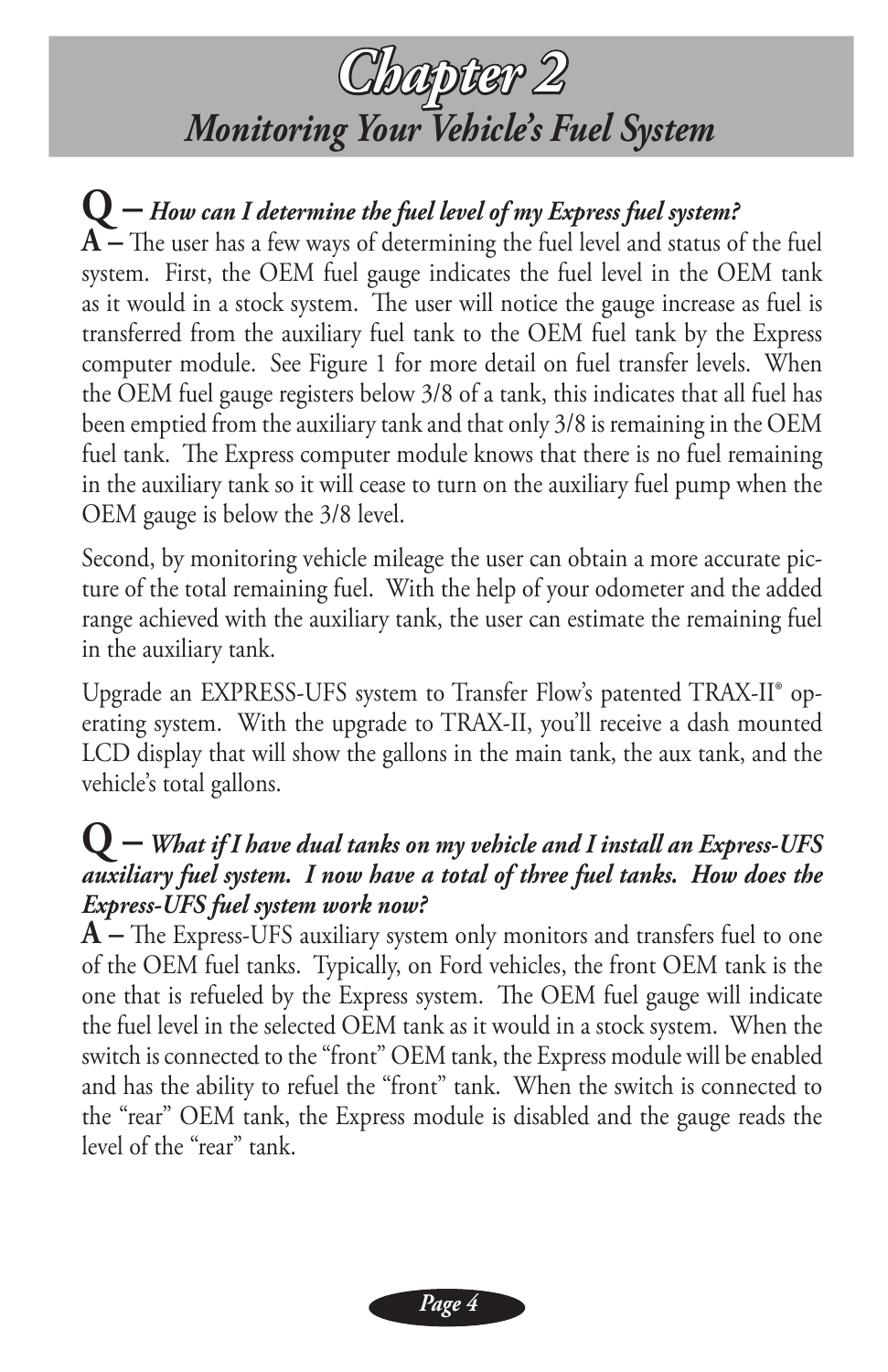# *Chapter 3 Troubleshooting Guide*

**Q –** *With 1/4 tank of fuel left in the OEM tank I refueled the auxiliary tank. Why won't the Express system start transferring fuel to the OEM tank?* **A –** The Express computer module is designed to transfer fuel to the OEM tank based on predefined fuel levels. See Figure 1 for more detail. When the OEM gauge drops below 3/8 of a tank, the Express module thinks that fuel has been depleted from the auxiliary tank and it will not attempt to transfer fuel. In order to restart the system, the user must refuel the main tank to move the OEM gauge above the 1/2 tank mark.

#### **Q –** *Once in a while, my Express-UFS fuel system starts a fuel transfer cycle and ends the cycle before the OEM gauge reaches 3/4. Is there a problem with my system?*

**A –** No, the Express computer module is properly responding to changes in the OEM sending unit. Under certain driving conditions (rapid acceleration, rapid deceleration, corners, and hills) sloshing in the fuel tank will cause the sending unit signal to drop and the module will be disabled. However, this will not affect the performance of your fuel system because the module will be re-enabled after waiting for 30 minutes. If a short fuel transfer cycle occurs every time, collect diagnostic information as described below.

#### **Q -** *The pump on the Express-UFS continues to turn on even though the auxiliary tank is out of fuel. Is this okay?*

**A -** The Express-UFS fuel system does not have a sending unit or other indication of the fuel level in the auxiliary tank. When the main tank is in the transfer range, the pump will turn on for a minimum of 8-10 minutes and try to transfer fuel. This will not damage the pump. If there is fuel remaining in the auxiliary tank, it will be transferred to the main tank and the pump will continue running. If the auxiliary tank is empty, the pump will turn off due to this "no flow" condition.

If you do not plan to use the auxiliary fuel tank for an extended period of time, you can disable the pump by unplugging its 3-pin black connector.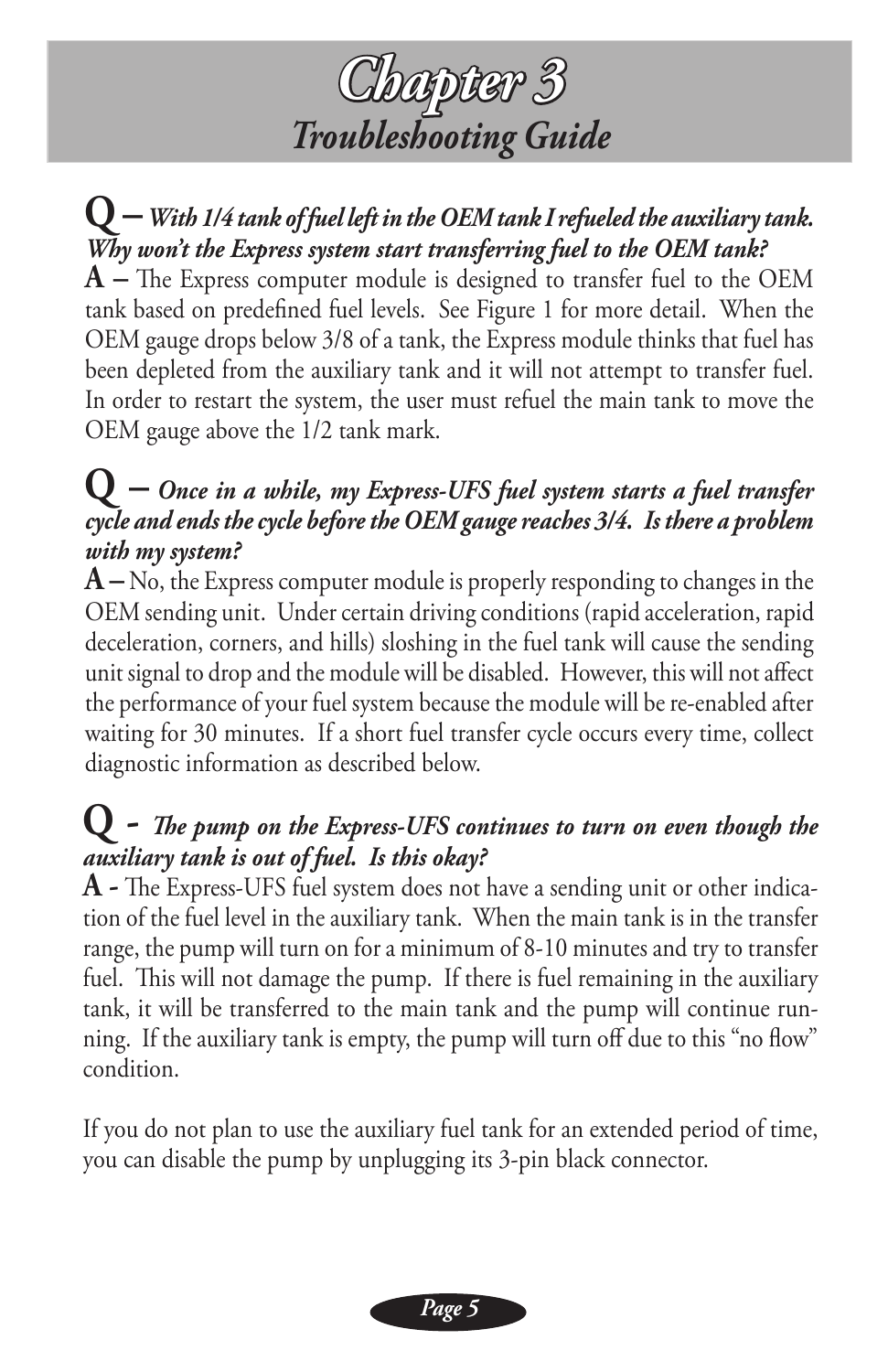### **Q –** *My Express-UFS fuel system is not properly transferring fuel. How can I obtain diagnostic information about the system?*

**A –** The Express computer module has the ability to enter a diagnostic mode to output the make and model programmed in the module and data about the operation of the system. The Express module outputs data by pulsing the pump ON and OFF. For this reason, verify that the OEM tank is NOT FULL when starting the diagnostic mode. The user can monitor the output by listening or feeling the auxiliary fuel pump. Connecting a 12V light or buzzer (found at any auto parts store) to the pump output connector will also help the user observe the diagnostic codes. To Initiate the Diagnostic mode, perform the following steps below.

### **To Initiate the Diagnostic mode, perform the following steps:**

- With the vehicle off, turn the ignition to the Key ON position for 5 seconds. **1.**
- **2.** Key OFF the ignition for at least 10 seconds.
- **3.** Key ON the ignition for 5 seconds.
- **4.** Key OFF the ignition for at least 10 seconds.
- **5.** Key ON and start the vehicle.
- After a few seconds, the Express module will start to output the make and **6.** model programmed into the Express-UFS computer module. The third code corresponds to the status of the system after the last fuel transfer cycle. The fourth code is the number of program loops during the last transfer cycle. This value relates to the duration of the last transfer cycle.
- Approximately 10 seconds following the Make and Model code the module **7.** will do a flow test, which will run the pump for five minutes. You can use this test to verify the transfer of fuel to the main tank. Turn off the vehicle if the main tank is full or if you want to stop the test.

| LAPICSS-UIS DIagnostic Coucs |                     |                                                                                                  |
|------------------------------|---------------------|--------------------------------------------------------------------------------------------------|
| Code                         | Value (# of Pulses) | Description                                                                                      |
| Vehicle Make Code            | $1 - 3$             | Ford = $1$ , GM = $2$ , Dodge = $3$                                                              |
| Model Year Code              | $1 - 10$            | $(i.e 1 = current model Ford/GM/Dodge)$                                                          |
| Diagnostic Code              | $1 =$ Passed        | OEM has reached 3/4 and transfer completed                                                       |
|                              | $2 = No Flow$       | Error. No fuel or flow restriction in Aux tank                                                   |
|                              | $3 = Invalid$       | Error. Invalid readings from OEM sending unit                                                    |
| Flow Count                   | $1 - 20$            | # of loops during last completed transfer cycle.<br>Transfer Cycle Time = flow count x 3 minutes |

#### **Express-UFS Diagnostic Codes**

#### **FIGURE 3: Express-UFS Diagnostic Codes**

*Page 6*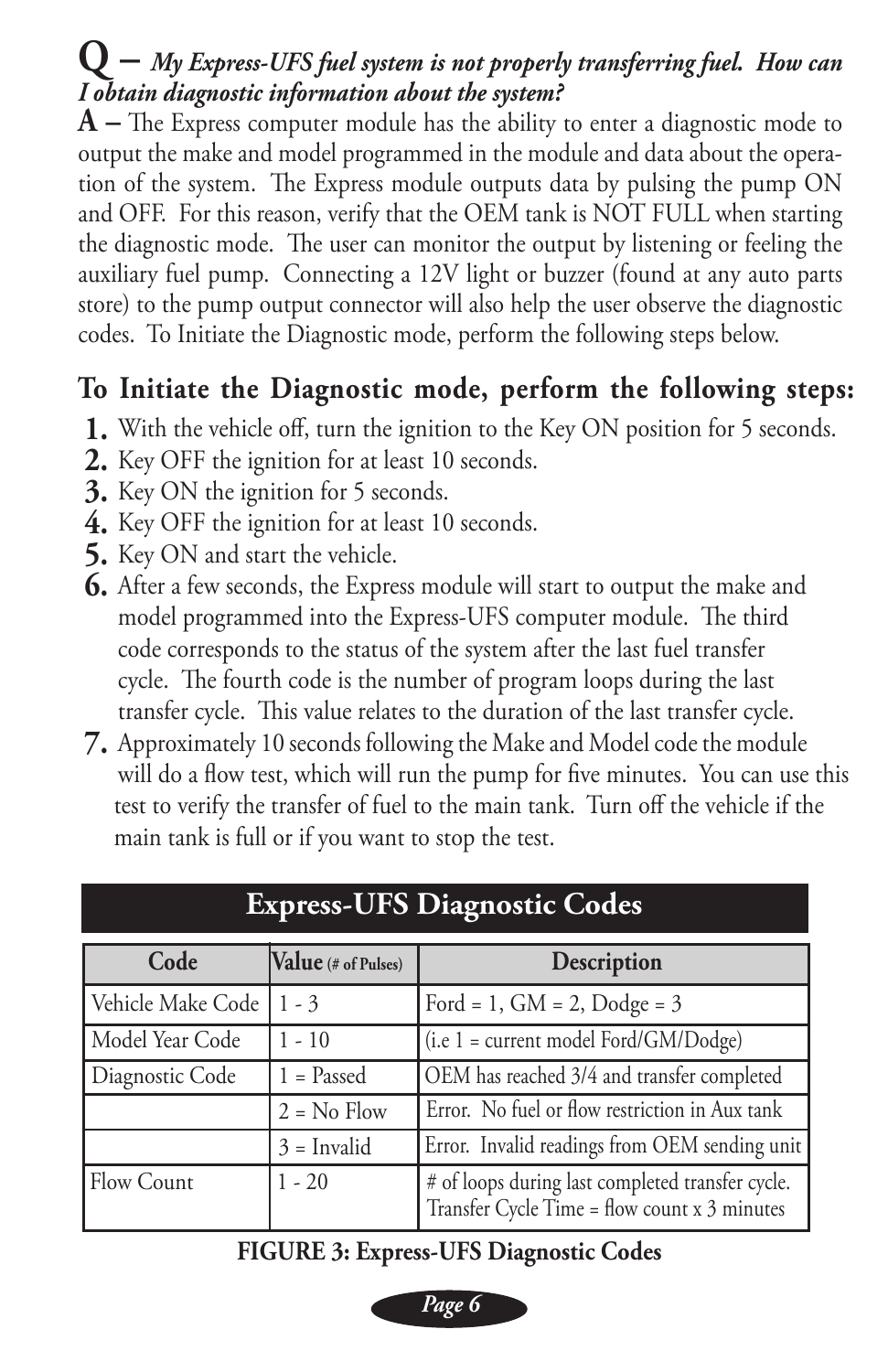### **Q –** *What if the Transfer Flow system develops a problem? Does that mean my vehicle cannot be driven until it is fixed?*

**A –** If a problem develops with your Express-UFS auxiliary fuel system, it can easily be disabled through one of the following methods:

- Unplugging the auxiliary fuel pump connector on the side of your auxil-**1.** iary fuel tank will disable the transfer of fuel. If you have other electrical problems you can disable the Express computer module using one of the methods below.
- When the Express computer module loses power or is unplugged, the OEM **2.** gauge and sender will be electrically disconnected. Unplug the Express module 5-pin connector from the TFI wire harness. Using a small jumper wire or paper clip, jumper the yellow and white wires in the TFI harness connector to reestablish the OEM sender/gauge connection. Use electrical tape to hold the jumper in place and insulate the other wire harness pins from the environment.

If the tank has a fuel leak, contact Transfer Flow immediately. For further troubleshooting assistance, please call Transfer Flow, Inc. at (530) 893-5209 or (800) 442-0056.

**Q –** *Q-Sometimes my fuel gauge fluctuates after starting my truck.* **A –** A-When starting you r truck, leave the key in the run position for approximately 5 seconds before starting the vehicle.

#### **Q –** *When I leave the ignition Keyed ON for a long time, the gauge pegs to Empty or Full. What is happening to my Express module?*

**A –** For safety reasons, many applications call for the Express-UFS module to be connected to the OEM in-line fuel pump as the power source. Power to this pump is disconnected when the vehicle is not running as a safety mechanism. The design of the Express computer module will allow the OEM sender and gauge to remain connected for up to five minutes after the module loses power. After that time duration, the OEM sender and gauge will be electrically disconnected causing the gauge to peg to Empty or Full. While the user should be aware of this condition it will in no way effect or damage their OEM or auxiliary fuel system.

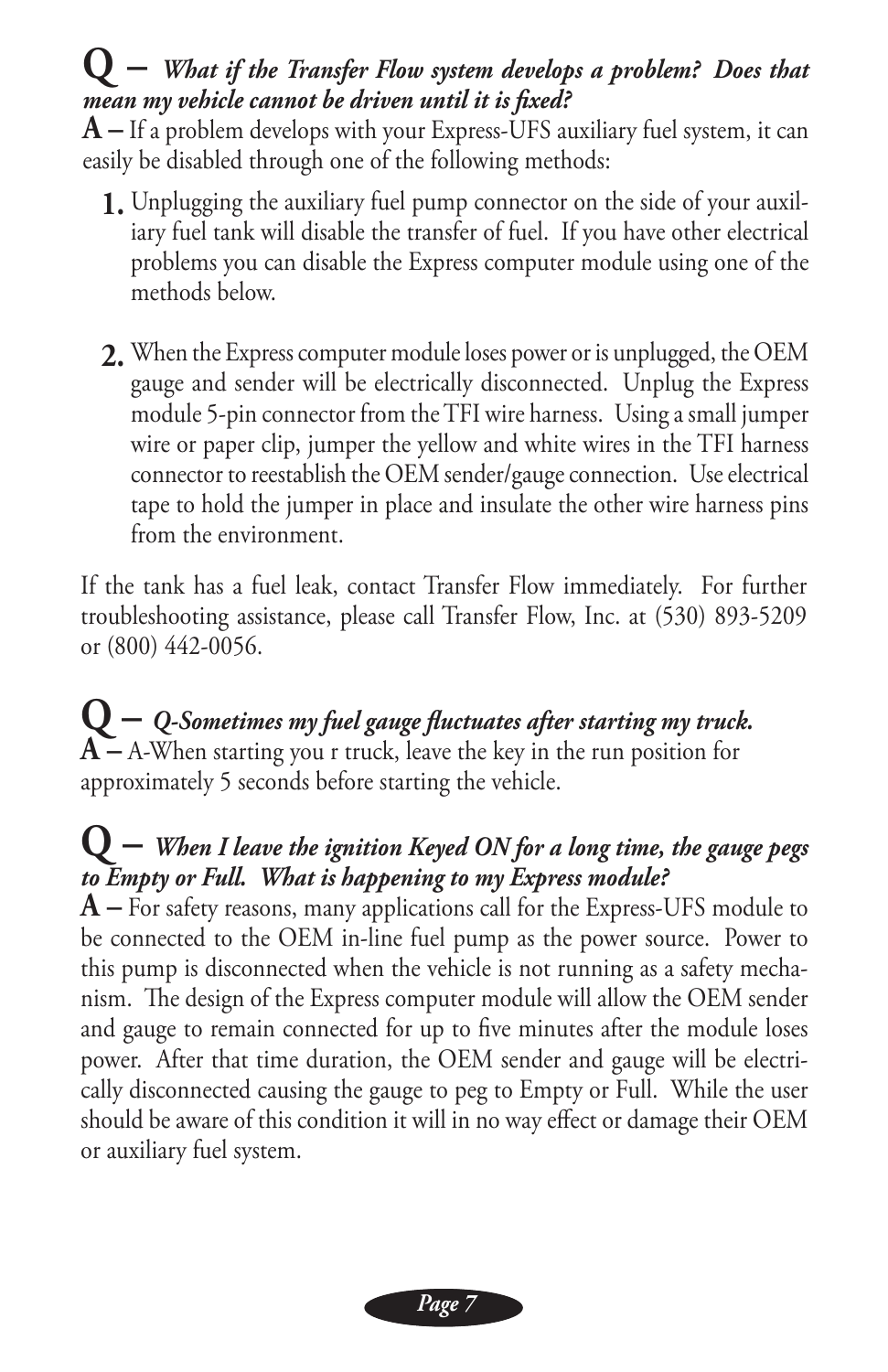## **Q** *– I have filled up my auxiliary tank and the gauge is in the transfer zone, the system refuses to transfer fuel. What do I do?*

**A –** Your TFI auxiliary fuel system has been outfitted with a replaceable fuel filter and may be obstructed from fuel contaminants and dust. To replace the filter: remove the cover box to access the filter and fuel hoses. Replace the filter with WIX 33003 (or NAPA 3003, FRAM G3 or TFI 070-FL-32861) and make sure the direction of flow through the new filter is correct.

# **Important Notice Important Notice**

# **Transfer Flow Replacement Parts**

Transfer Flow, Inc. fuel systems are designed to work only with specific components which have been selected for their unique properties. Years of design work have produced the finest auxiliary fuel system available that relies on relatively few but critical parts. The components used in Transfer Flow fuel systems are not generic or "off-the-shelf" parts and cannot be replaced with parts that appear to be similar.

For example, the in-line fuel pump used with our Express-UFS system appears to be a normal fuel pump, but it is actually a high quality solenoid pump with a critical forward and reverse check feature. **Under no condition should any other pump be substituted for this pump.**

This auxiliary fuel system has been outfitted with a replaceable fuel filter that requires periodic service. The filter is available though automotive parts retailers and is not covered by Transfer Flow's warranty. The filter should be inspected/replaced every 4-12 months depending on the conditions that the vehicle is operated in and the quality of fuel purchased. Transfer Flow will not honor warranty claims from diagnosis or replacement of obstructed filters.

Filter Interchange:

FRAM G3, WIX 3303, NAPA 3003, TFI 070-FL-32861

Contact Transfer Flow immediately at (530) 893-5209 or 1-800-442- 0056 if your Transfer Flow auxiliary fuel system fails to operate properly, or if you have any questions regarding part replacement.

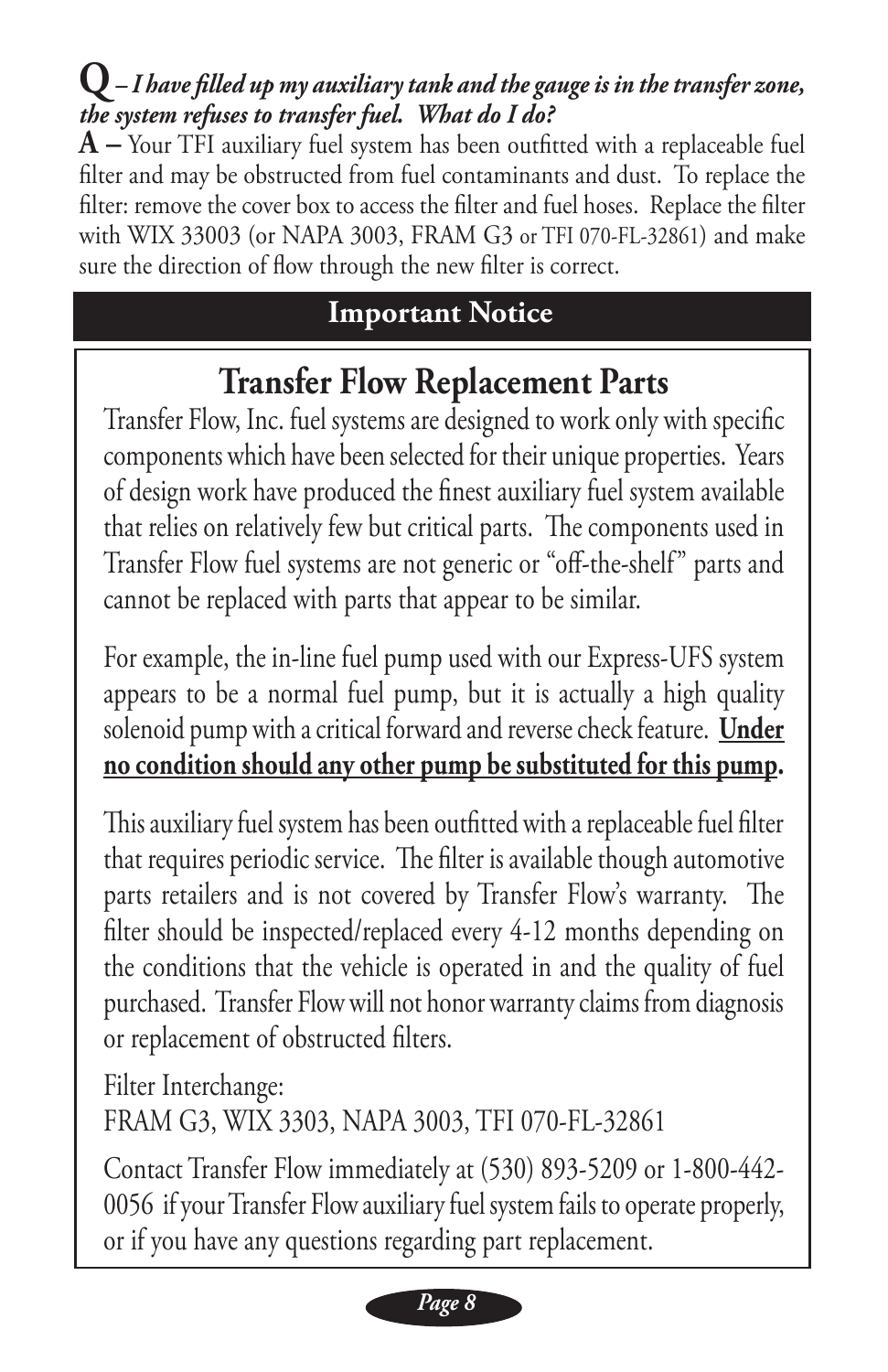#### **CERTIFICATE OF LIMITED WARRANTY**

#### **1. Three Year/Unlimited Mile Warranty**

TRANSFER FLOW, INC. ("TFI") fuel systems and parts are - EXCEPT AS NOTED IN PARAGRAPHS 2, 3, AND 4 BELOW - covered by a three year unlimited mile warranty against defects in material and workmanship. This warranty is in effect in the United States and Canada from the date the unit is purchased by the Original Purchaser ("Original Purchaser" shall mean the person who purchases for his own use).

#### **2. Specific Parts Warranty**

Specific parts purchased from TFI are warranted against defects in material and workmanship as follows:

- Sending units are covered by a one year warranty from the date of purchase by the Original Purchaser.
- 12-volt refueling pumps are covered by a two year warranty from the date of purchase by the Original Purchaser (AND ARE NOT TO BE USED FOR AVIATION FUEL).
- Spray-on bedliners are covered by a three year warranty from the date of installation for the Original Purchaser.

#### **3. Exclusions And Limitations**

THE TFI WARRANTY, DESCRIBED IN PARAGRAPHS 1 AND 2 ABOVE, IS SUBJECT TO THE FOLLOWING EXCLUSIONS AND LIMITATIONS:

- The rights of the Original Purchaser under the TFI warranty are LIMITED to return of the goods and repair or replacement of nonconforming goods.
- THIS WARRANTY DOES NOT COVER INCIDENTAL OR CONSEQUENTIAL DAMAGES, INCLUDING, BUT NOT LIMITED TO: LOSS OF USE OF THE WARRANTED PRODUCT, LOSS OF TIME, INCONVENIENCE, TRANSPORTATION EXPENSES, TOWING, EXPENSES FOR TRAVEL, LODGING, TELEPHONE AND GASOLINE, LOSS OR DAMAGE TO PERSONAL PROPERTY OR LOSS OF REVENUE. NOTE: SOME STATES DO NOT ALLOW THE EXCLUSION OR LIMITATION OF INCIDENTAL OR CONSEQUENTIAL DAMAGES, SO THE ABOVE LIMITATION OR EXCLUSION MAY NOT APPLY TO YOU.
- Warranties will only cover products on which the identification label is affixed; if the label has been removed or defaced, the warranty is no longer valid.
- TFI fuel systems are compatible with a maximum 20% concentration of biodiesel fuel manufactured ASTM D7467 specifications. Concentrations above 20% or failing to comply with ASTM D7467 specifications will void warranty.
- THE WARRANTY PROVIDED IN PARAGRAPHS 1 AND 2 ABOVE IS EXCLUSIVE AND IS IN LIEU OF ALL OTHER WARRANTIES (EXPRESS, IMPLIED, OR OTHERWISE) INCLUDING, BUT NOT LIMITED TO, ANY WARRANTIES OF MERCHANTABILITY AND FITNESS FOR A PARTICULAR PURPOSE. IN THE EVENT IMPLIED WARRANTIES MAY NOT BE EXCLUDED, THE TERM OF ANY IMPLIED WARRANTY SHALL NOT EXCEED THE TERM OF THE APPLICABLE EXPRESS WARRANTY PROVIDED IN PARAGRAPHS 1 AND 2 ABOVE. SOME STATES DO NOT ALLOW LIMITATIONS ON HOW LONG AN IMPLIED WARRANTY LASTS, SO THE ABOVE LIMITATION MAY NOT APPLY TO YOU.
- The warranty will not apply when product failure is caused by conditions beyond the control of TFI, such as: (1) Malfunction due to incorrectly ordered product
	- (2) Damage from misuse, negligence, or failure to provide reasonable and necessary maintenance
	- (3) Damage caused by improper installation
	- (4) Damaged caused in shipment or improper handling
	- (5) Damage caused by contaminated fuels or fuel additives
	- (6) Product modification or alteration
	- Products made from pickled and oil material are not covered under warranty for corrosion.
- The in-line fuel filter provided with the TFI fuel system is not covered by warranty as it is a standard maintenance item.
- Any action against TFI for breach of the warranty must be commenced within one (1) year after the cause of action has accrued.
- Any action against TFI for breach of the warranty must be commenced in the Superior Court of Butte County, State of California.

#### **4. Warranty Claim Procedures**

- If you have difficulty with your fuel system, consult the dealer where the unit was originally purchased. Your dealer will then contact TFI and request assistance. TFI will require model, part and serial numbers, proof of purchase, and date of installation. TFI reserves the right to examine the claimed defect in the field or upon return of the tank or component to TFI's facility with all shipping charges being prepaid. If a part is defective and must be replaced, TFI will provide a Returned Merchandise Authorization ("RMA") number, authorization, and instructions for replacement or further handling.
- No payment will be made for parts purchased or repaired in the field without prior authorization by TFI.
- TFI will pay its established warranty labor rates to service points or service dealers who have service agreements with TFI.
- If an item is shipped as a replacement for a defective part, a charge will be made for this part. Credit will be considered upon return of the defective item. ALL RETURNED ITEMS MUST BE IDENTIFIED WITH THE RMA NUMBER AND RETURNED WITHIN 30 DAYS OF OPENING THE CLAIM.

#### **5. Federal Regulatory Provisions**

This warranty gives you specific legal rights, and you may also have other rights which vary from State to State, and in accordance with specific federal regulations. TFI does not authorize any person to create for TFI any other obligation or liability in connection with TFI fuel systems. If TFI fails to successfully perform its obligation under this warranty, the Original Purchaser has available the remedies provided by the Magnuson-Moss Warranty Act (P.L. 93-637) and any applicable state law.